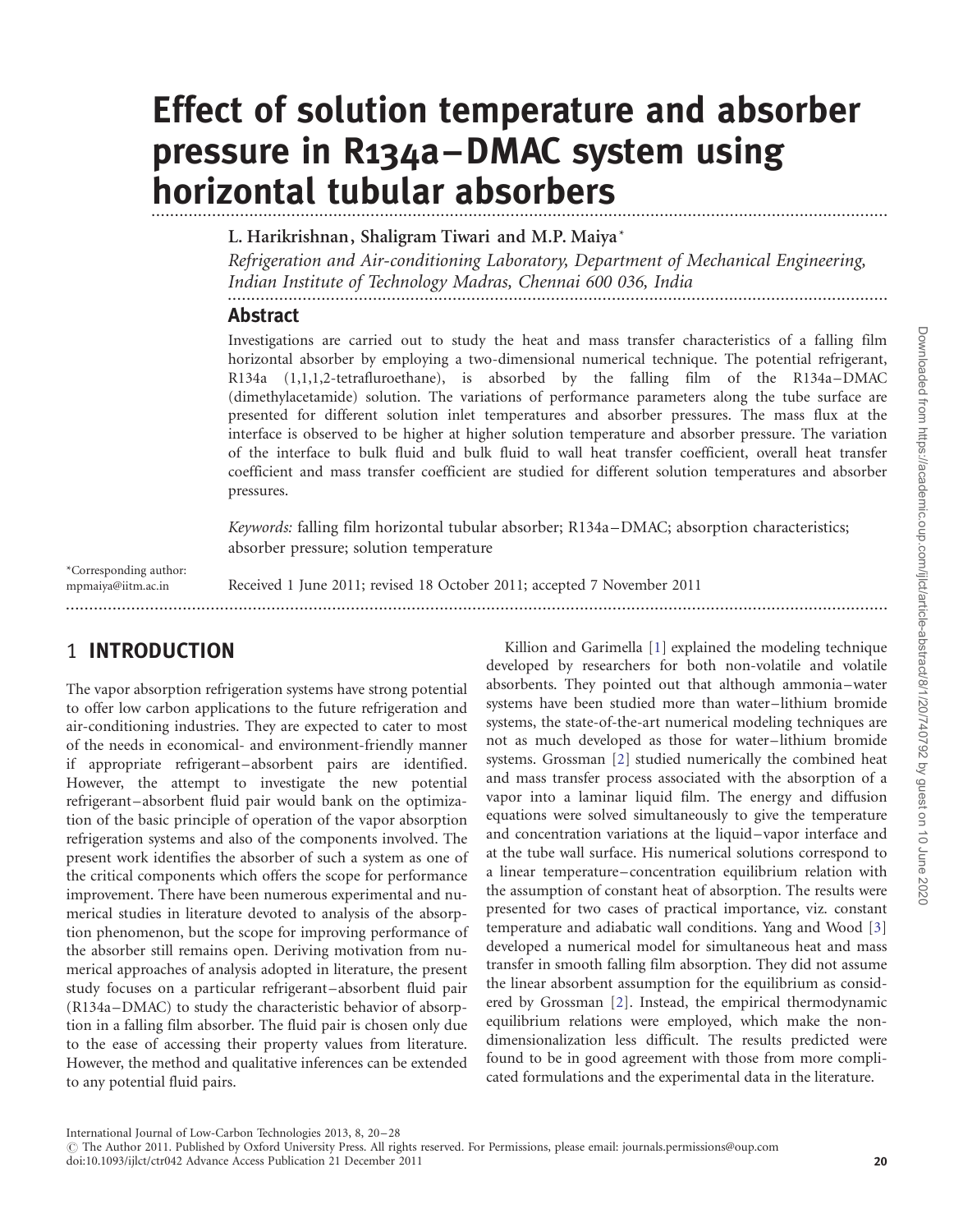<span id="page-1-0"></span>A physical model was presented by Choudhury et al. [[4](#page-8-0)] to analyze the absorption phenomenon in an actual situation for absorption of water vapor in water–LiBr solution. They reported that for higher solution flow rates, the heat transfer coefficient improves with an increase in the tube diameter and for smaller solution flow rates for given tube diameter, the heat transfer coefficient is relatively larger. A numerical study was carried out by Babadi and Farhanieh [[5\]](#page-8-0) to investigate the characteristics of falling film water–LiBr solution on a completely wetted horizontal tube. Boundary layer assumptions were used for the transport of mass, momentum and energy equations and the finite difference method was employed to solve the governing equations. The effect of basic flow parameters was investigated on the heat and mass transfer mechanism through the average Sherwood and Nusselt numbers. Based on the numerical data, two correlations were suggested for estimating the average heat and mass transfer coefficients of the transport phenomena over the tube.

Numerical studies had been carried out by Arivazhagan et al. [\[6](#page-8-0)] on R134a-DMAC-based half-effect absorption in solar energy-operated cold storage systems. When compared with ammonia –water, the R134a –DMAC pair was better for a halfeffect system from the viewpoint of coefficient of performance (COP), second law of efficiency and source temperature for solar energy-based cold storage systems. From these results, it is evident that the R134a –DMAC refrigerant–absorbent combination may be considered as one of the favorable working fluid pairs when the half-effect system is to be operated with lowtemperature heat sources. An experimental investigation was also conducted by Arivazhagan et al. [\[7](#page-8-0)] on the performance of a two-stage half-effect vapor absorption cooling system. The prototype was designed for 1-kW cooling capacity using R134a as a refrigerant and DMAC as an absorbent. The optimum generation temperature was in the range of  $65-70^{\circ}$ C. For the generator temperature of 70 $^{\circ}$ C, a COP value of 0.36 was obtained.

Experimental studies on R134a –DMAC hot water-based vapor absorption refrigeration system were carried out by Muthu et al. [\[8\]](#page-8-0). They reported that with an increase in the heat source temperature, the quantities such as solution heat exchanger effectiveness, absorber effectiveness and generator effectiveness increase with an increase in the heat source temperature. More recently, experimental studies on heat and mass transfer performance of a coiled tube absorber were carried out by Mohideen and Renganarayanan [[9](#page-8-0)] for an R134a-DMAC-based absorption cooling system. The optimum overall heat transfer coefficient of the system was found to be 726 W m<sup> $-2$ </sup> K<sup> $-1$ </sup> for a film Reynolds number of 350.

The absorber characteristics had a significant effect on the overall efficiency of absorption machines studied by Deng and Ma [\[10\]](#page-8-0) on the results of experimental data for a falling film absorber which was made up of 24-row horizontal smooth tubes. The effect of cooling water inlet temperature on the absorber's performance was found to be significant. As the inlet temperature of the cooling water decreases from 32 to  $30^{\circ}$ C, the heat flux of the absorber increases by more than 17%. The inlet solution

concentration of lithium bromide was one of the most important parameters that influence the heat transfer coefficient. Experimental study was conducted by Yoon et al. [[11](#page-8-0)] on the heat and mass transfer characteristics of a water–LiBr horizontal tube absorber made of small-diameter tubes. Three different tube diameters of 15.88, 12.7 and 9.52 mm, respectively, were considered inside the absorber to investigate the effect of the tube diameter on the absorber performance. Among the three different tube diameters considered, the smallest tube diameter of 9.52 mm shows the highest value of heat and mass transfer coefficients. The heat and mass transfer coefficients increase with an increase in the solution flow rate, whereas the heat and mass fluxes increase as the solution flow rate and the cooling water velocity increase. Most recently, a numerical study was carried out by Harikrishnan et al. [[12](#page-8-0)] to investigate the flow, heat and mass transfer behavior of a falling film horizontal absorber with R134a–DMAC as the working fluid pair. The variations of performance parameters along the tube surface for different solution flow rates and coolant temperatures are presented. They had reported the optimum solution flow rates for different tube sizes.

The objective of the present work is to numerically study the effect of solution temperature and absorber pressure on absorption in the R134a –DMAC system using horizontal tubular absorbers. The governing equations of momentum, energy and species transport are solved simultaneously using a finite difference method. The variation of the interface temperature, interface concentration, mass flux at the interface, heat flux at the wall surface, interface to bulk fluid heat transfer coefficient, bulk fluid to wall heat transfer coefficient, overall heat transfer coefficient and mass transfer coefficient along the tube surface for different solution temperatures and absorber pressures are studied in detail.

## 2 PROBLEM STATEMENT

A scheme of the geometrical configuration of a falling film horizontal tubular model is shown in Figure 1. The weak solution is introduced at the top of the tube surface. It flows



Figure 1. Schematic representation of the solution film on the tube surface.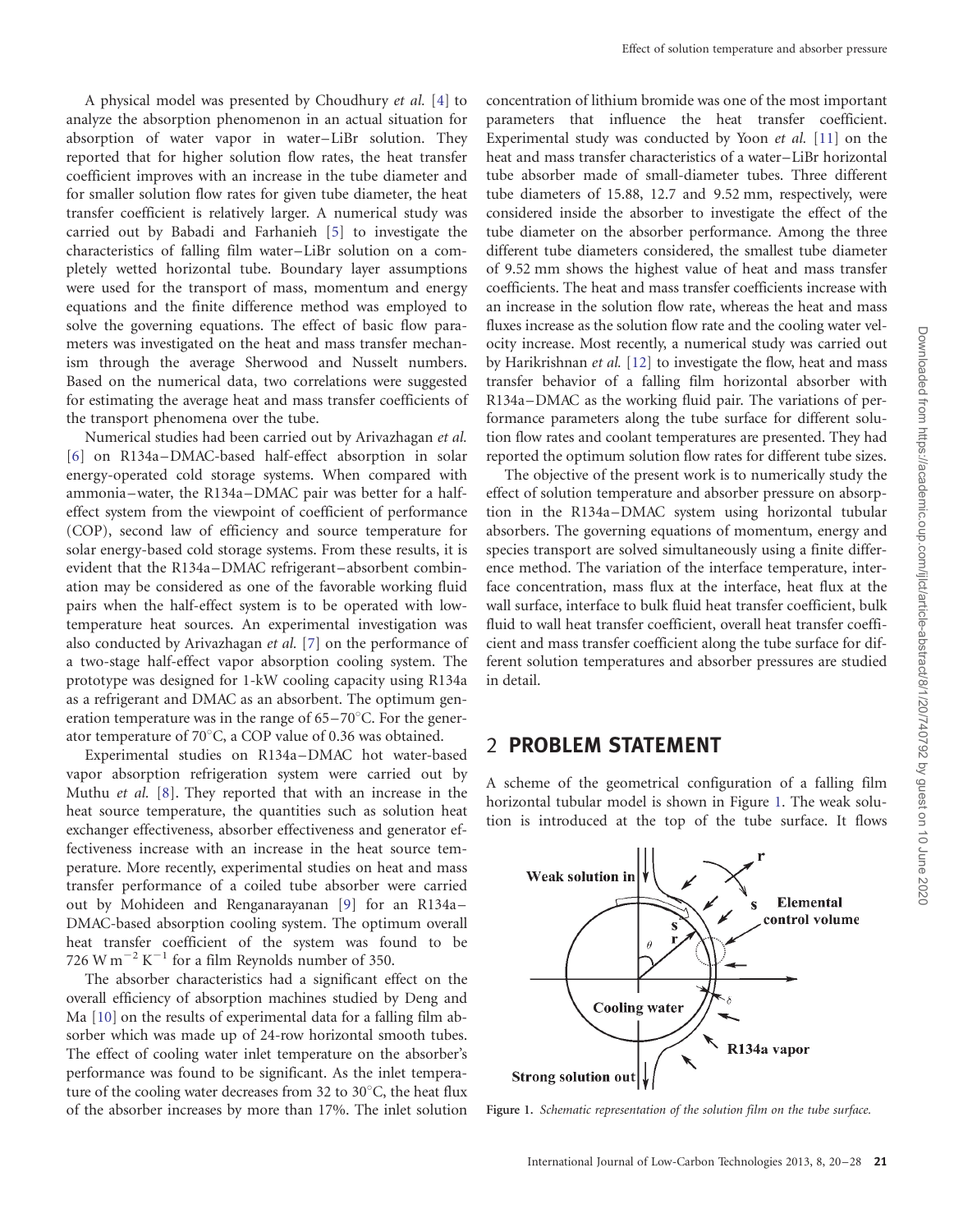around the curved surface of the tube resulting in change of film thickness. The R134a vapor is absorbed at the interface of the solution film and vapor and it diffuses into the solution film. Cooling water flowing inside the horizontal tube carries away the heat of absorption. Since the analysis is carried out at a particular cross-section of the tube, the tube surface is considered as an isothermal wall. In the parametric study, while changing solution temperature and absorber pressure, the solution flow rate is kept at 0.015 kg  $m^{-1} s^{-1}$  and the tube surface temperature at  $25^{\circ}$ C, respectively. The following assumptions have been made in the study of heat and mass transfer characteristics:

- (1) The flow is laminar and no interfacial waves are present.
- (2) The solution exhibits 100% wettability on the tube surface.
- (3) The interface between the solution film and vapor is assumed to be in thermodynamic equilibrium.
- (4) Physical properties are constant inside the domain. These have been evaluated at the inlet solution concentration and the mean film temperature. The mean film temperature is taken as the average of solution inlet temperature and coolant tube surface temperature.
- (5) Heat transfer from the interface to the vapor phase is negligible.
- (6) The variation of film thickness due to absorption of R134a vapor is small.
- (7) The interface of solution and vapor is a shear-free surface.
- (8) The outer surface temperature of the tube equals the bulk coolant temperature. Also, the conduction resistance of the tube is assumed to be negligible.

# 3 GOVERNING EQUATIONS AND BOUNDARY CONDITIONS

#### 3.1 Governing equations

The energy and species transport equations are expressed as follows

$$
u\frac{\partial T}{\partial s} + v\frac{\partial T}{\partial r} = \alpha \frac{\partial^2 T}{\partial r^2}
$$
 (1)

$$
u\frac{\partial \omega}{\partial s} + v\frac{\partial \omega}{\partial r} = D\frac{\partial^2 \omega}{\partial r^2}
$$
 (2)

where *u* is the velocity in s-direction  $(m s^{-1})$ , *T* temperature (K), s the tangential coordinate along solution flow direction (m),  $\nu$  the velocity in r-direction (m s<sup>-1</sup>), r the local radial coordinate normal to solution flow direction  $(m)$ ,  $\alpha$  thermal diffusivity  $(m^2s^{-1})$ ,  $\omega$  concentration and D the diffusion coefficient  $(m^2 s^{-1})$ .

Table 1. Summary of boundary conditions.

| Boundary                      | Imposed boundary conditions                                                                                        |
|-------------------------------|--------------------------------------------------------------------------------------------------------------------|
| At the inlet                  | $T = T_{\text{in}}$ and $\omega = \omega_{\text{in}}$                                                              |
| On the tube wall surface      | $T = T_{\rm w}$ and $\frac{\partial \omega}{\partial r} = 0$                                                       |
| At the liquid-vapor interface | $\dot{m} = \frac{\rho D}{(1 - \omega_{\rm if})} \frac{d\omega}{dr}$ and $T_{\rm if} = f(p, \omega_{\rm if})$ also, |
|                               | $\dot{q} = \dot{m}h_{ab} = k\frac{dT}{dr}$                                                                         |

The tangential and normal velocity components of the falling film, 'u' and 'v', are expressed as  $[4, 14]$  $[4, 14]$  $[4, 14]$  $[4, 14]$  $[4, 14]$ 

$$
u = \frac{g}{2v} \sin \theta \left[ 2\delta (r - r_i) - (r - r_i)^2 \right] \tag{3}
$$

$$
\nu = -\frac{g}{2v}(r - r_i)^2 \left[ \frac{d\delta}{ds} \sin \theta + \frac{1}{r_i} \cos \theta \left( \delta - \frac{r - r_i}{3} \right) \right]
$$
 (4)

where g is the acceleration due to gravity (m s<sup>-2</sup>), v kinematic viscosity (m<sup>2</sup> s<sup>-1</sup>),  $\theta$  the angle and  $\delta$  film thickness (m). The variation of  $(r_0 - r_1)$  or  $\delta$ , the film thickness, for the known solution flow rate, is expressed as

$$
r_{o} - r_{i} = \delta = \left[\frac{3\mu\Gamma}{\rho^{2}g\sin\theta}\right]^{1/3}
$$
 (5)

where  $\mu$  is the dynamic viscosity (N s m<sup>-2</sup>),  $\Gamma$  the solution flow rate (kg m<sup>-1</sup> s<sup>-1</sup>) and  $\rho$  density (kg m<sup>-3</sup>).

Also, the variation of film thickness in the film flow direction is expressed from Equation (5) as,

$$
\frac{\mathrm{d}\delta}{\mathrm{d}s} = -\left(\frac{\mu\Gamma}{9\rho^2 g}\right)^{1/3} \frac{1}{r_i} \frac{1}{\left\{\sin(s/r_i)\right\}^{1/3} \tan(s/r_i)}\tag{6}
$$

#### 3.2 Boundary conditions

The boundary conditions employed in the numerical solution of Equations (1) and (2) are summarized in Table 1. The enthalpy of absorption,  $h_{ab}$ , is expressed as follows

$$
h_{ab} = h_{v} - h_{s} + \omega_{s} \left[ h_{r} - h_{d} + \frac{dh_{E}}{d\omega_{s}} \Big|_{T_{s}} \right]
$$
 (7)

where  $h_r$  is enthalpy of R134a (kJ/kg),  $h_d$  is enthalpy of DMAC (kJ/kg) and  $h<sub>E</sub>$  is excess enthalpy of solution (kJ/kg).

#### 3.3 Expressions for heat and mass transfer coefficients

The variation of local heat transfer coefficient from the interface to bulk solution in the direction of film flow in terms of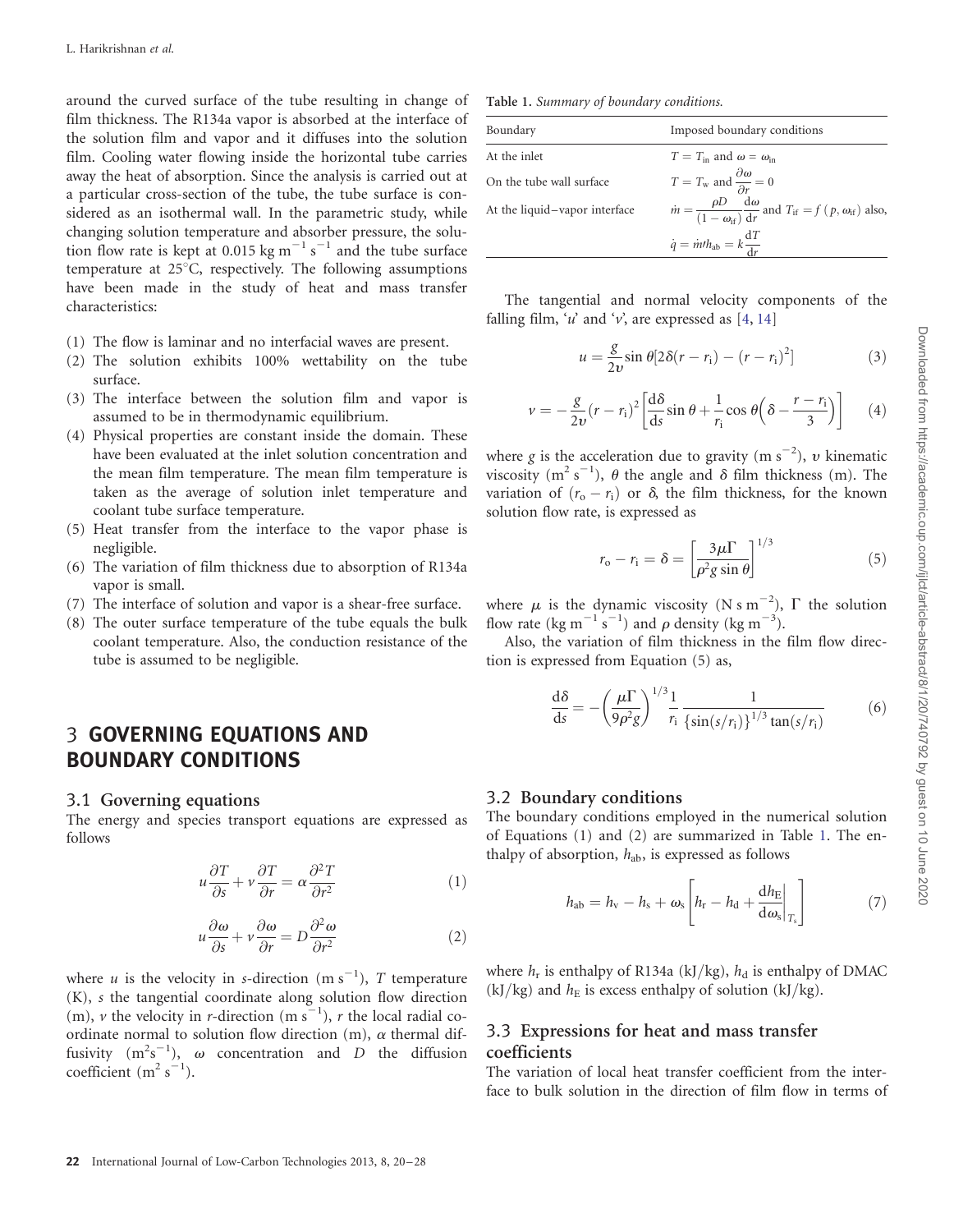Nusselt number is expressed as

$$
Nu_{\rm ib} = \frac{h_{\rm ib}\delta}{k_{\rm s}} = \frac{\delta}{(T_{\rm if} - T_{\rm bs})} \frac{\rm d}T}{\rm d}r\Big|_{r=r_{\rm o}}\tag{8}
$$

where k is the thermal conductivity  $(W m^{-1} K^{-1})$ ,  $T_{bs}$  is Bulk solution temperature (K).

The variation of local heat transfer coefficient from the bulk solution to tube wall surface along the film flow in terms of Nusselt number is expressed as

$$
Nu_{\text{bw}} = \frac{h_{\text{bw}}\delta}{k_{\text{s}}} = \frac{\delta}{(T_{\text{bs}} - T_{\text{w}})}\frac{dT}{dr}\Big|_{r=r_{\text{i}}}
$$
(9)

The variation of local overall heat transfer coefficient with neglected film resistance is expressed with the help of Equations (8) and (9) as

$$
U_{\rm i} = \frac{1}{(1/h_{\rm bw}) + (1/h_{\rm ib})} \tag{10}
$$

The variation of local mass transfer coefficient from the interface to bulk solution along the film flow is expressed in terms of Sherwood number as

$$
Sh = \frac{h_{\rm m}\delta}{D} = \frac{\dot{m}'\delta}{D\rho(\omega_{\rm if} - \omega_{\rm bs})}
$$
(11)

where  $\dot{m}'$  is the calculated mass flux (kg m<sup>-2</sup> s<sup>-1</sup>).

### 4 NUMERICAL SOLUTION TECHNIQUE

The geometrical configuration of the falling film on the horizontal tube is shown in Figure [1.](#page-1-0) The film thickness varies along the tube half-circumference in the downstream direction of the flowing solution film. To make the computational domain rectangular, coordinate transformation proposed by Choudhury et al. [[4](#page-8-0)] has been adopted. For transformation of coordinates, non-dimensional variables,  $\xi$  and  $\zeta$ , are considered in the film flow direction and in the perpendicular direction of film flow, respectively. Consequently, the respective governing equations and boundary conditions have been transformed using the non-dimensional transformation variables. A cosine grid has been employed to make the grid finer near the tube surface and near the interface where steep variations of gradients are expected. The discretization of governing equations and detailed numerical technique employed to find the temperature and concentration distributions in the flow field have been explained by Harikrishnan et al. [\[12\]](#page-8-0).

# 5 RESULTS AND DISCUSSION

The range of parameters used to study the effect of performance characteristics of absorption process has been shown in Table 2

Table 2. Range of input parameters.

| Parameters                                                       | Symbol       | Range     | Mean value |
|------------------------------------------------------------------|--------------|-----------|------------|
| Coolant temperature $(^{\circ}C)$                                | $t_c$        |           | 25         |
| Mass flow rate of solution (kg m <sup>-1</sup> s <sup>-1</sup> ) |              |           | 0.015      |
| Pressure (bar)                                                   |              | $1 - 5$   | 3          |
| Solution inlet temperature $(^{\circ}C)$                         | $t_{\rm in}$ | $40 - 60$ | 50         |
| Tube size (mm)                                                   | $d_{\rm t}$  |           | 12.7       |

Table 3. Range of property values.

| Symbol              | Range                                         |
|---------------------|-----------------------------------------------|
| ρ                   | $953.95 - 1063.52$                            |
| D                   | $1.029 \times 10^{-9} - 1.104 \times 10^{-9}$ |
| $\mu$               | $7.06 \times 10^{-4} - 8.44 \times 10^{-4}$   |
| $h_{ab}$            | 160.88-184.99                                 |
| $h_{\rm c}$         | 453.46-483.04                                 |
| $h_{v}$             | 650.17-658.92                                 |
| $\boldsymbol{\eta}$ | $6.64 \times 10^{-7} - 8.85 \times 10^{-7}$   |
| $C_{\rm D}$         | 1809.58-2150.63                               |
| k                   | $0.1232 - 0.1462$                             |
| $\alpha$            | $6.402 \times 10^{-8} - 7.13 \times 10^{-8}$  |
|                     |                                               |



Figure 2. Variation of pressure with solution concentration for different solution temperatures.

and the range of property values considered is shown in Table 3. All the properties are calculated with the help of expressions given in the literature [\[15](#page-8-0)–[19\]](#page-8-0). Since the parameters considered for the present study are solution temperature and absorber pressure, the equilibrium concentration also varies at the inlet. The respective equilibrium concentration is obtained from the PTX chart presented in Figure 2 for the known values of the solution inlet temperature and the absorber pressure. The computational code developed by Harikrishnan et al. [\[12\]](#page-8-0) has been used to investigate the effect of absorber pressure and solution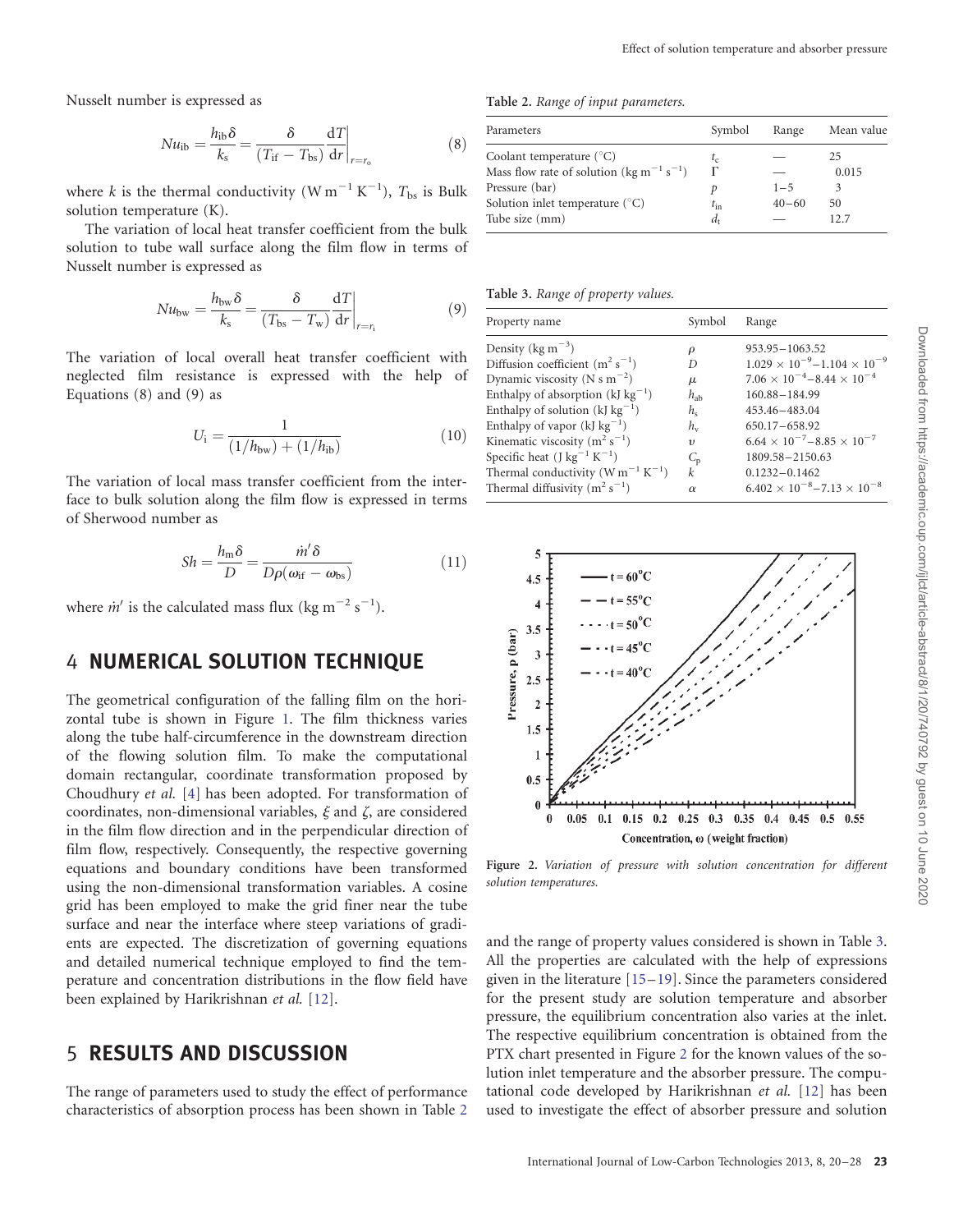

Figure 3. Validation of model against the experimental data with (a) solution inlet temperature and (b) absorber pressure.

temperature. Figure 3a and b presents the validation of the model against the experimental data presented by Harikrishnan et al. [[13](#page-8-0)]. The predicted solution exit temperature from the model is validated against the measured solution exit temperature from the tube in the first row of the falling film horizontal tubular absorber. It can be seen that the maximum error between the predicted solution exit temperature and the measured exit temperature is around 6.5%.

Figure 4 presents the variation of interface temperature along the tube surface for different values of absorber pressure. For a fixed solution temperature, at higher absorber pressure, the equilibrium solution inlet concentration would be higher. Moreover, at higher absorber pressure, the diffusion rate of R134a vapor into the solution film is higher. Consequently, an increased absorption rate results in higher heat of absorption liberated at the interface which increases the interface temperature at a particular angular position on the tube surface. Thus, at higher absorber pressure, the interface gets relatively more heated when compared with lower absorber pressure at a given



Figure 4. Variation of the interface temperature along the tube surface for different absorber pressures.



Figure 5. Variation of the interface concentration along the tube surface for different solution temperatures.

angular position on the tube surface and for fixed value of the inlet temperature. It is observed from Figure 4 that the interface temperature lying beyond the boundary layer almost remains constant till  $\xi = 0.1$ , i.e. up to 10% of the circumferential length.

Figure 5 presents the variation of interface concentration along the tube surface for different values of solution temperature. Higher solution temperature is associated with lower inlet concentration for given absorber pressure and causes the interface concentration to decrease. Lower solution inlet concentration leading to higher absorption rate of the vapor increases the gradient of interface concentration along the tube surface. On the other hand, a higher solution concentration is associated with lower solution temperature which causes a decrease in the absorption rate of R134a vapor along the tube surface.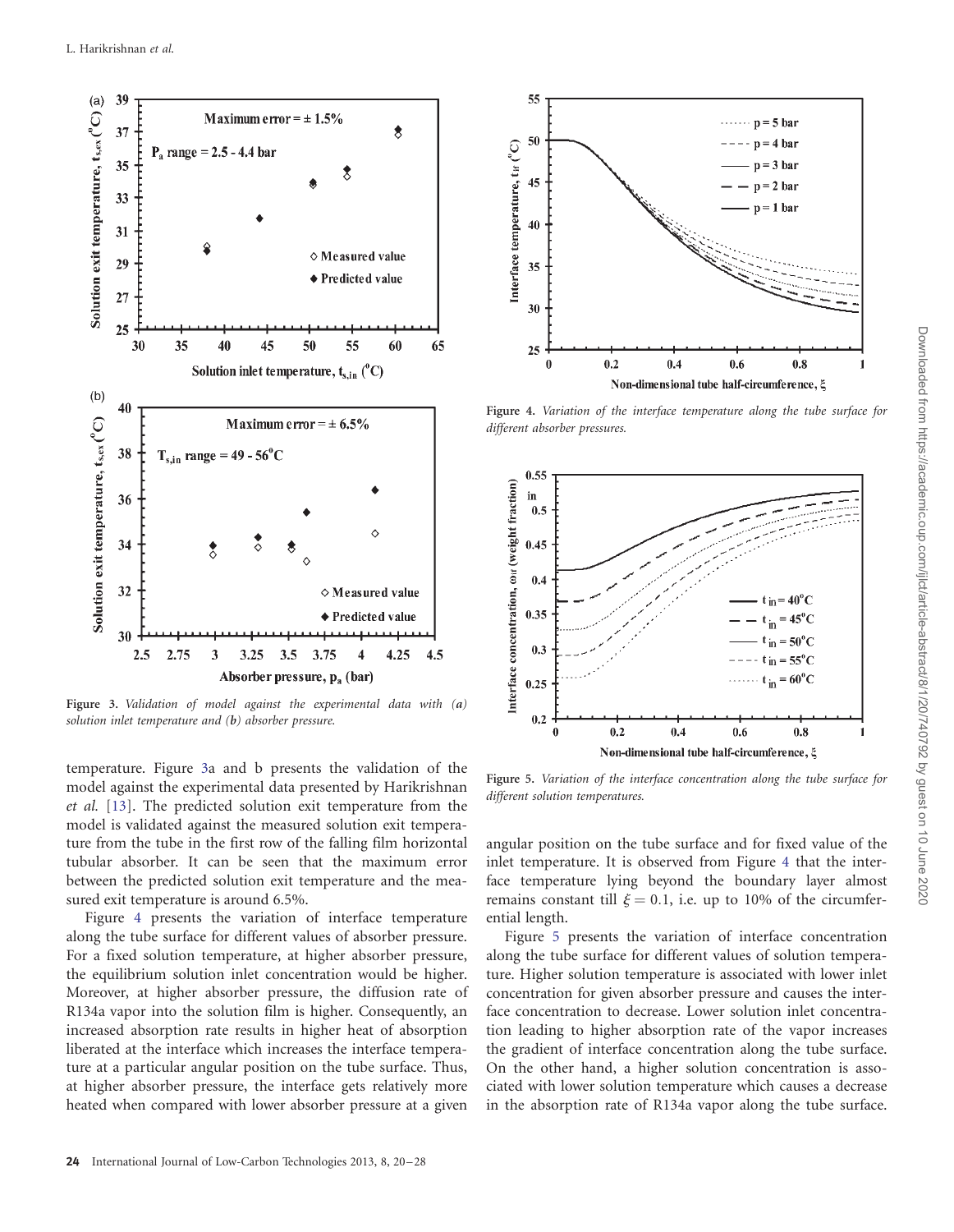<span id="page-5-0"></span>This is apparent from the figure that shows decreasing concentration gradient along the tube surface. No variation of concentration at the interface is observed until  $\xi = 0.1$  due to very small absorption. The variation of both interface temperature and interface concentration is quite small till  $\xi = 0.1$  due to the assumed vapor–liquid equilibrium at the interface.

Figure 6a presents the variation of mass flux at the interface along the tube surface for different solution inlet temperatures. Higher solution temperature is associated with lower solution inlet concentration which gives rise to a higher absorption rate of R134a vapor and increased mass flux. The mass flux increases till a particular angular position of the tube surface, attains its peak value and then begins to decrease. The peak of mass flux variation gets shifted to further downstream locations with an increase in solution inlet temperature. Figure 6b presents the variation of heat flux at the tube wall surface along the tube surface for different solution inlet temperatures.

The heat flux at the tube surface is very high at the inlet due to much smaller thickness of the thermal boundary layer. It is observed to be higher for higher solution inlet temperature and vice versa. The higher value of inlet solution temperature increases the temperature gradient between bulk solution and tube surface causing an increase in heat transfer and heat flux.

The variation of mass flux along tube surface for different absorber pressures is presented in Figure 7a. It shows that the mass flux is higher for higher value of absorber pressure. The diffusion rate of R134a vapor into the solution film increases at higher absorber pressure resulting in increased mass flux. For an absorber pressure of 1 bar, the nature of variation of mass flux is almost flat. With an increase in absorber pressure, the nature of variation changes and the peak location occurs between  $\xi = 0.5$  and  $\xi = 0.6$ . This peak location gets shifted upstream with an increase in absorber pressure. Figure 7b shows the variation of heat flux along the tube surface for different values of absorber pressure. At higher absorber pressure,





Figure 6. Variation of  $(a)$  mass flux at the interface and  $(b)$  heat flux at the tube wall surface, along the tube surface for different solution inlet temperatures.

Figure 7. Variation of (a) mass flux at the interface and (b) heat flux at the tube wall surface, along the tube surface for different absorber pressures.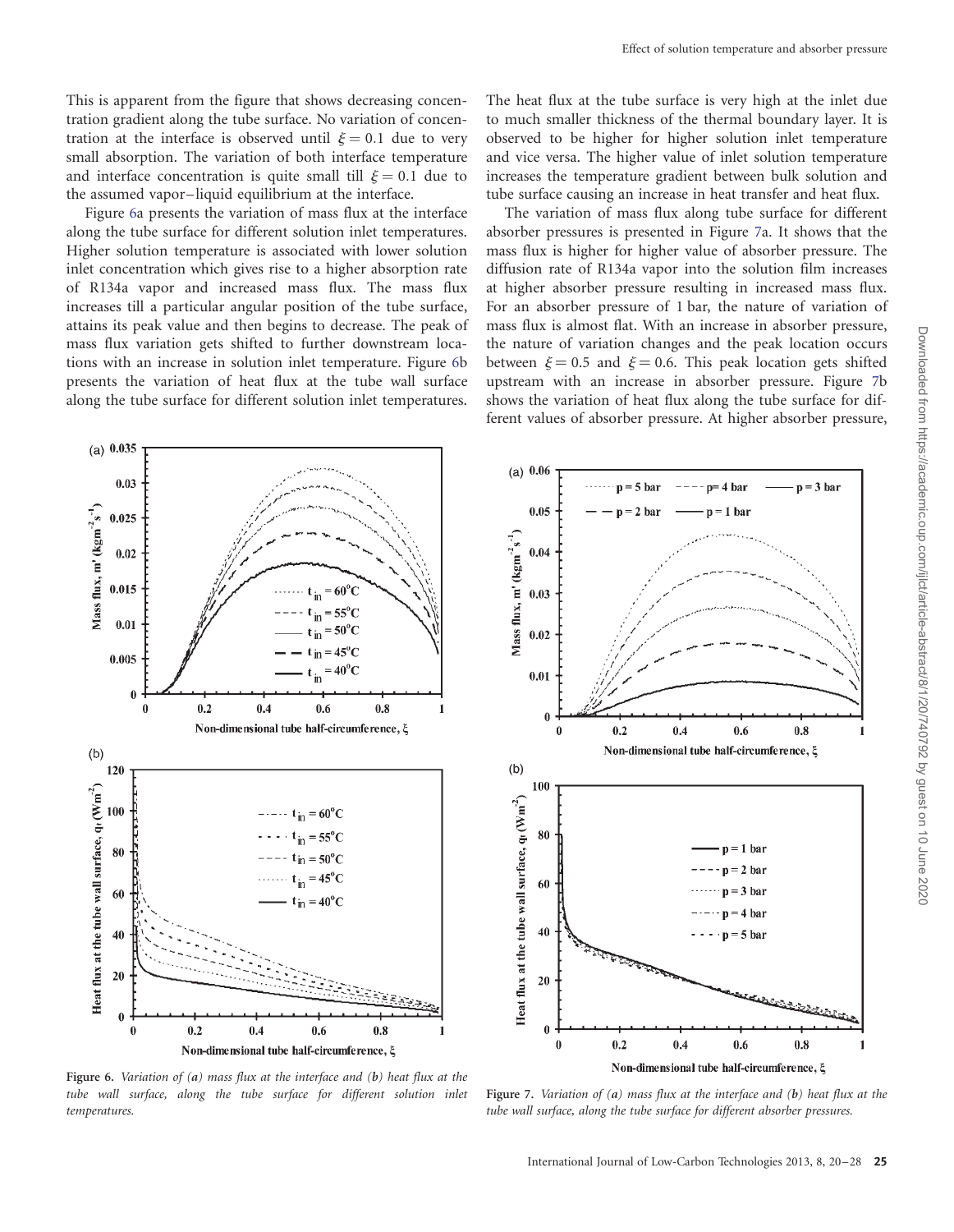the heat flux at the tube surface is less than that for lower absorber pressure till  $\xi = 0.5$ , beyond which it is observed to show reversed nature of variation.

Figures 8 and 9 present the variation of transfer coefficients along tube surface for different values of solution temperature. The values of interface to bulk fluid and overall heat transfer coefficient are found to be lower for higher solution temperatures and vice versa. At a higher solution temperature, the interface to bulk fluid heat transfer coefficient decreases due to a decrease in temperature gradient at the interface. The peak value of interface to bulk fluid heat transfer coefficient is reached at  $\xi = 0.7$  and is higher at the same location for higher solution temperature. A similar trend is observed for the local variation of the overall heat transfer coefficient as well. The local value of bulk fluid to wall heat transfer coefficient is higher at the inlet and reaches its minimum value within  $\xi = 0.1$  and then increases gradually to attain a

maximum value around  $\xi = 0.5$  after which it further decreases. For higher solution temperature, the bulk fluid to wall heat transfer coefficient increases resulting in increased heat transfer rate. The local mass transfer coefficient is found to be higher for lower solution temperature and vice versa. In general, the local mass transfer coefficient decreases along the tube surface.

Figures [10](#page-7-0) and [11](#page-7-0) present the variation of transfer coefficients along the tube surface for different values of absorber pressure. Except bulk fluid to wall heat transfer coefficient, all other transfer coefficients are higher at higher absorber pressure. At higher absorber pressure, the interface to bulk fluid heat and mass transfer coefficients are observed to be higher due to increased heat and mass fluxes at the interface. With an increase in the absorber pressure, fluctuations occur in the computed mass transfer coefficient at further downstream locations. This is the reason why the starting position for variation





Figure 8. Variation of (a) interface to bulk fluid and (b) bulk fluid to wall heat transfer coefficient, along the tube surface for different solution inlet temperatures.

Figure 9. Variation of  $(a)$  overall heat transfer coefficient and  $(b)$  mass transfer coefficient, along the tube surface for different solution inlet temperatures.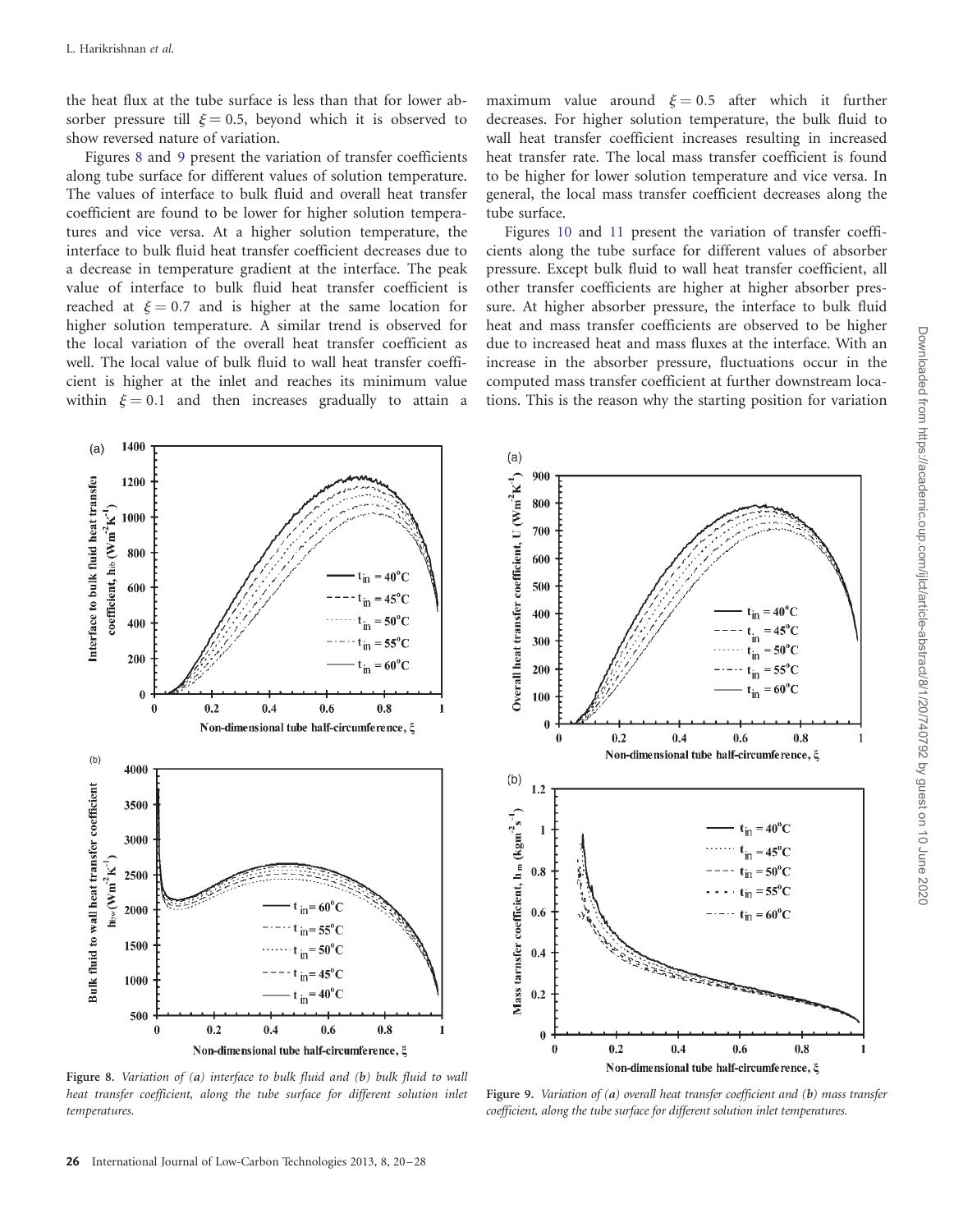<span id="page-7-0"></span>



Figure 10. Variation of (a) interface to bulk fluid and (b) bulk fluid to wall heat transfer coefficient, along the tube surface for different absorber pressures. Figure 11. Variation of (a) overall heat transfer coefficient and (b) mass

transfer coefficient, along the tube surface for different absorber pressures.

of mass transfer coefficient is chosen to be $\xi = 0.1$ . The local overall heat transfer coefficient depends on interface to bulk fluid and bulk fluid to wall heat transfer coefficients. Consequently, the variation of overall heat transfer coefficient is similar to the nature of variation of interface to bulk fluid heat transfer coefficient. There is a significant variation in the peak value of interface to bulk fluid and overall heat transfer coefficients over the range of absorber pressure considered. The reason for decreasing bulk fluid to wall heat transfer coefficient with an increase in absorber pressure is attributed to the fact that the higher value of bulk solution temperature at a particular location on the tube surface gives rise to higher temperature difference between bulk fluid and tube surface.

It is apparent from the present study how the absorber pressure and solution inlet temperature affect the absorption rate of R134a vapor at the interface. The maximum amount of absorption rate required can be achieved by the state of solution (inlet temperature and concentration) when the absorber is maintained at a particular pressure. The area under the curves in Figure [6](#page-5-0)a give the total mass of R134a absorbed for a particular solution flow rate. Hence, the conditions at the inlet of the absorber can be found with the help of the present model to achieve a maximum absorption of R134a. Moreover, the outcomes of current work are useful in finding the effect of transfer coefficients that play an important role in deciding heat and mass transfer characteristics in the falling film absorption process.

## 6 CONCLUSIONS

This two-dimensional numerical study has been carried out using the cosine grid to investigate the heat and mass transfer characteristics of R134a –DMAC in a falling film horizontal tube absorber. The results show that higher value of solution